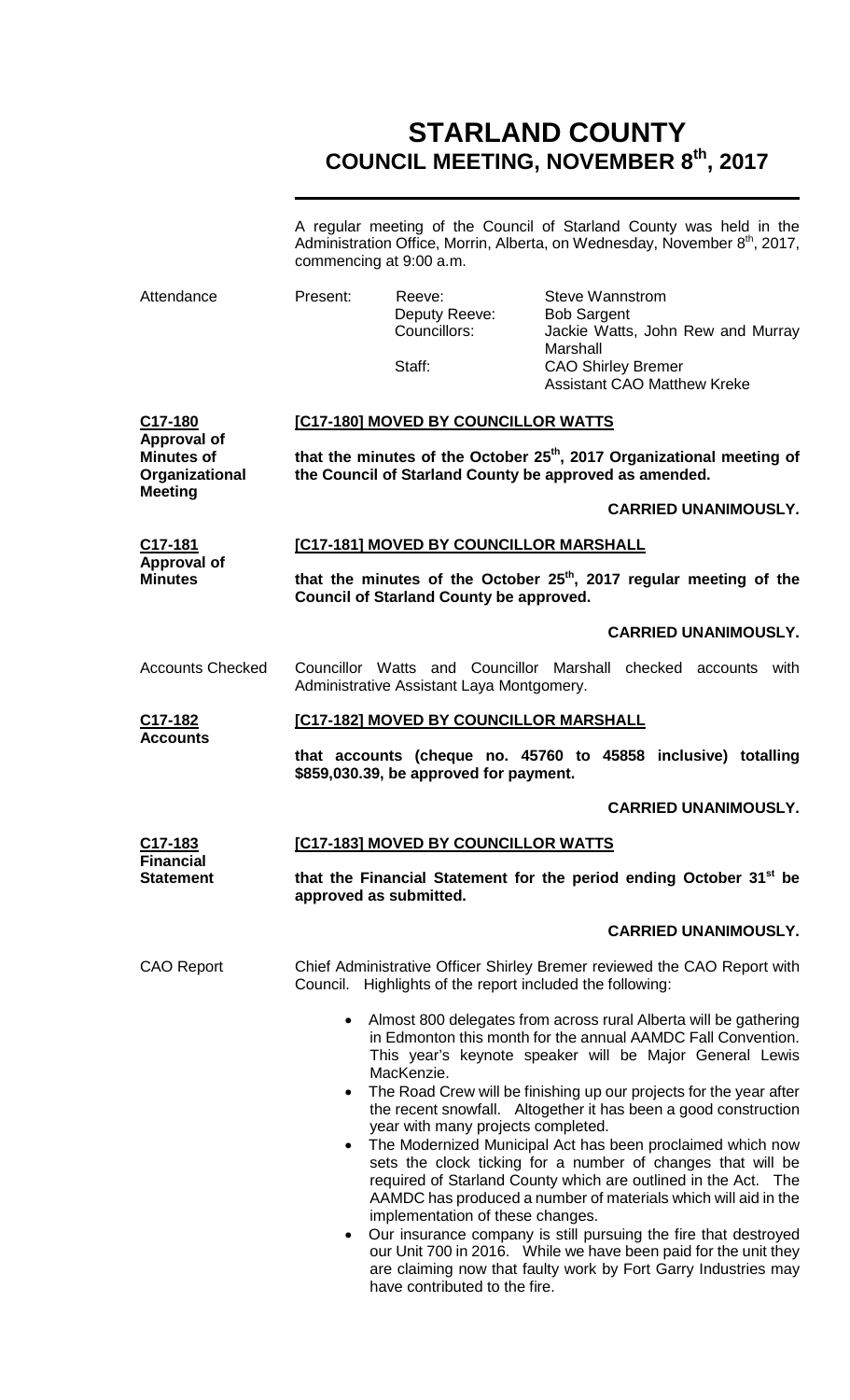Attendance of Manager Riep & Municipal Services Report At 10:15 a.m., Municipal Services Manager Riep attended the meeting and reviewed his Municipal Services Report with Council. Highlights of his report included the following: The Munson Truck fill Station is progressing with the tank installation being completed and mostly backfilled. Currently they require the installation of hoarding around the structure for the concrete pour to finish the foundation. Once this is completed and risers are installed they will be scheduling the installation of the water line. Glen has also been working on the installation of Gas and Electric to the site and has been coordinating with utility suppliers and Lear Construction on the Fire Hall Site. Morning Glory Water Association **Delegation** At 10:35 a.m. Kathy MacDermid, Jim Urch and Duane Olson of the Morning Glory Water Association attended the meeting and gave a presentation to Council regarding the current status of the Water Association. Currently the Association is concerned that there is a major leak on the water line coming out of Munson underneath the water body east of Munson. They would like to purchase water directly from Starland County and hook onto the line going to the Munson Truck Fill. Departure **At 11:05 a.m. the Delegation from the Morning Glory Water Association** departed the meeting. AHS Medical First Responders AHS is requesting an endorsement from Starland County for the corresponding fire departments within the County which choose to participate as medical first responders. **C17-184 Endorsement of Fire Department As Medical First Responders [C17-184] MOVED BY DEPUTY REEVE SARGENT that Starland County provide an endorsement letter to AHS supporting all volunteer fire departments operating in Starland County wishing to act in a first responder capacity for roadside emergencies. CARRIED UNANIMOUSLY.** Departure **At 11:35 a.m. Glen departed from the meeting.** PW Report **At 11:36 a.m. Public Works Supervisor AI Pratt attended the meeting and** reviewed his Public Works Report with Council. Highlights of his report included the following: The Public Works crew has been plowing snow and sanding, touching up light oil roads, hauling sand and material, installing signs and hauling road crew equipment. • Grader Operators have been plowing their divisions. • Gary, Kevin and Thomas have been doing regular maintenance on the heavy duty equipment including helping the utilities crew at the Michichi water fill station. Buck continues with regular maintenance on the county light duty fleet. • Brenda has been dealing with permits and bylaw complaints. Al has checked on the Kloster residence in Morrin, checking back roads for ratepayers, costing gravel for ratepayers, doing paperwork and safety inspections. Departure **At 12:00 p.m. Al Pratt departed from the meeting.** Tax Sale Land Delegation At 1:25 p.m. Craig Nill, Calvin Werner, Bryce Quaschnick, Larry Rosin, Christopher Rosin and Edward Waldner of the Neu Muehl Hutterian Brethren attended the meeting to discuss the tax transfer land that the

Government of Alberta has recently transferred to Starland County. Many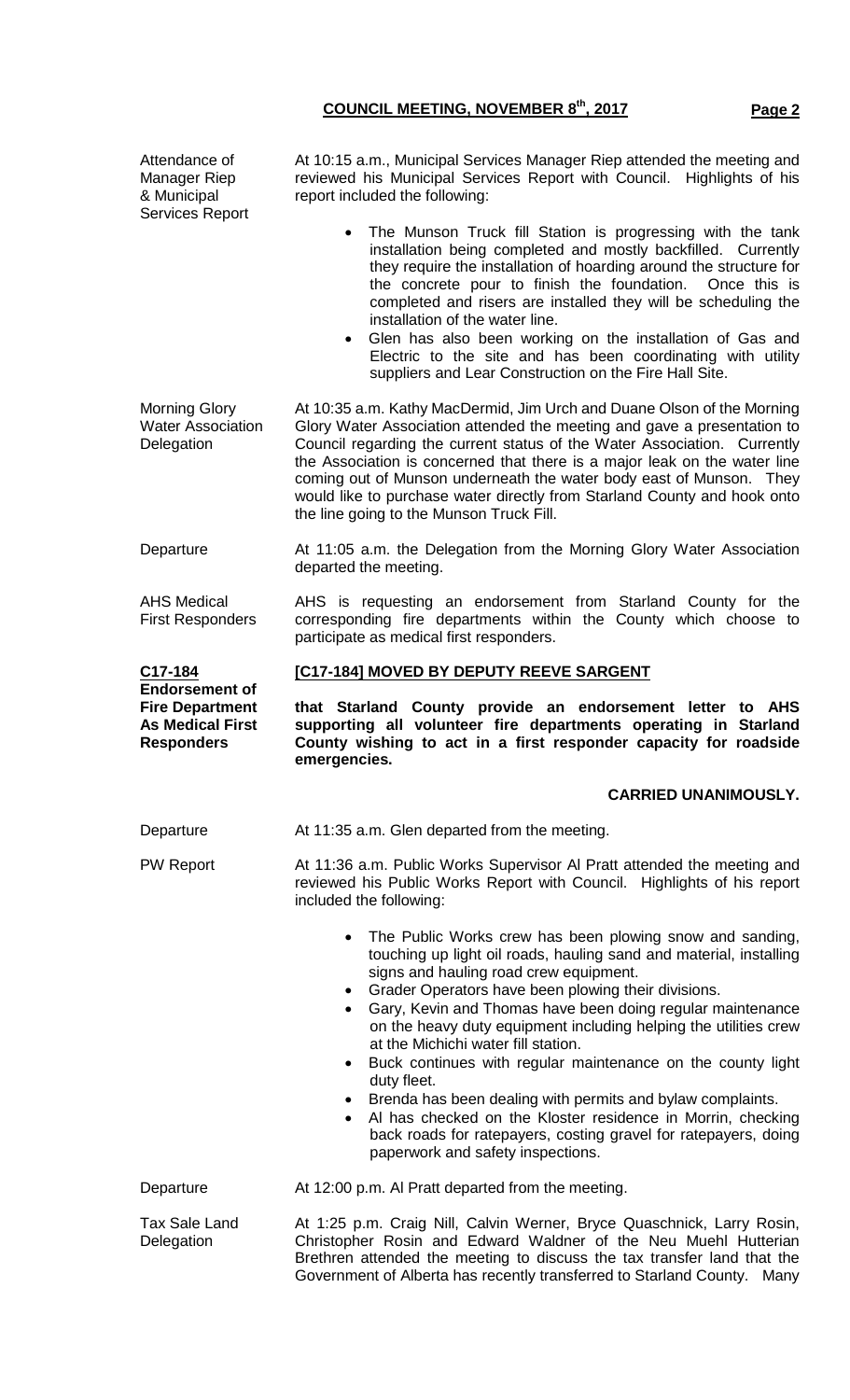|                                            | in the delegation spoke of the fact that the land which had been transferred<br>has been under a provincial grazing lease to them for many years.  In many<br>cases improvements and loans were taken out for the land in question.<br>Several in the delegation expressed an interest in continuing with a long<br>term grazing lease the terms of which are still up for negotiation. |  |  |  |
|--------------------------------------------|-----------------------------------------------------------------------------------------------------------------------------------------------------------------------------------------------------------------------------------------------------------------------------------------------------------------------------------------------------------------------------------------|--|--|--|
| Departure                                  | At 2:15 p.m. the delegation departed from the meeting.                                                                                                                                                                                                                                                                                                                                  |  |  |  |
| <b>AAMDC Schedule</b><br>and Resolutions   | CAO Bremer reviewed with Council a copy of the updated fall AAMDC<br>schedule. Additionally she reviewed the resolutions list and administrative<br>comments.                                                                                                                                                                                                                           |  |  |  |
| <b>Council Committee</b><br>List           | Council was presented with an updated copy of the Council Committee list<br>as a result of the 2017 Organizational Meeting.                                                                                                                                                                                                                                                             |  |  |  |
| <b>Christmas Party</b>                     | The Starland County Annual Christmas party is to be held on Saturday,<br>December 16 <sup>th</sup> , 2017 at the Sandstone Lanes Bowling Alley in Drumheller.                                                                                                                                                                                                                           |  |  |  |
| <u>C17-185</u><br><b>Tax Sale</b>          | [C17-185] MOVED BY DEPUTY REEVE SARGENT                                                                                                                                                                                                                                                                                                                                                 |  |  |  |
|                                            | that Starland County set the 2018 Tax Sale date for February 14th, 2018<br>at 2:00 p.m. and that the sale be advertised in the Alberta Gazette<br>beginning December 30th, 2017.                                                                                                                                                                                                        |  |  |  |
|                                            | <b>CARRIED UNANIMOUSLY.</b>                                                                                                                                                                                                                                                                                                                                                             |  |  |  |
| <b>FCM Annual</b><br>Conference            | The 2018 Federation of Canadian Municipalities Annual Conference is<br>being held on May 31 <sup>st</sup> to June 3 <sup>rd</sup> at the Halifax Convention Centre. As<br>FCM events are widely attended reservations and a program will have to be<br>booked soon.                                                                                                                     |  |  |  |
| C17-186<br><b>FCM Attendance</b>           | [C17-186] MOVED BY COUNCILLOR MARSHALL                                                                                                                                                                                                                                                                                                                                                  |  |  |  |
|                                            | that Starland County authorize all Council Members and designated<br>staff to attend the 2018 FCM Annual Conference in Halifax from May<br>$31st$ to June $3rd$ , 2018 and that registration and expenses be paid.                                                                                                                                                                      |  |  |  |
|                                            | <b>CARRIED UNANIMOUSLY.</b>                                                                                                                                                                                                                                                                                                                                                             |  |  |  |
| 2018 Equalized<br>Assessment<br>Report     | Council reviewed the 2018 Equalized Assessment report as produced by<br>the Provincial Government.                                                                                                                                                                                                                                                                                      |  |  |  |
| Alberta<br>Transportation                  | A document was received from Alberta Transportation outlining current<br>projects and interactions with Starland County.  The document is designed<br>to give newly elected Councillors essential information regarding Alberta<br>Transportation's departments, contacts and current projects.                                                                                         |  |  |  |
| <b>AMHSA Certificate</b><br>of Recognition | Council was presented with a copy of the AMHSA Injury Reduction<br>Certificate of Recognition (COR) for Starland County. The certificate was<br>awarded for successful completion of our 2017 External Audit.                                                                                                                                                                           |  |  |  |
| <u>C17-187</u>                             | [C17-187] MOVED BY DEPUTY REEVE SARGENT                                                                                                                                                                                                                                                                                                                                                 |  |  |  |
| <b>Cancel Council</b><br><b>Meeting</b>    |                                                                                                                                                                                                                                                                                                                                                                                         |  |  |  |
|                                            | that the regularly scheduled meetings of the Council of Starland<br>County scheduled for November 22 <sup>nd</sup> , 2017 and December 27 <sup>th</sup> , 2017<br>be cancelled.                                                                                                                                                                                                         |  |  |  |
|                                            | <b>CARRIED UNANIMOUSLY.</b>                                                                                                                                                                                                                                                                                                                                                             |  |  |  |
| Committee<br>Reports                       | Each of the Councillors present briefly reported on the various committees<br>to which they are appointed.                                                                                                                                                                                                                                                                              |  |  |  |
| Council<br>Communications                  | <b>Council Communications:</b>                                                                                                                                                                                                                                                                                                                                                          |  |  |  |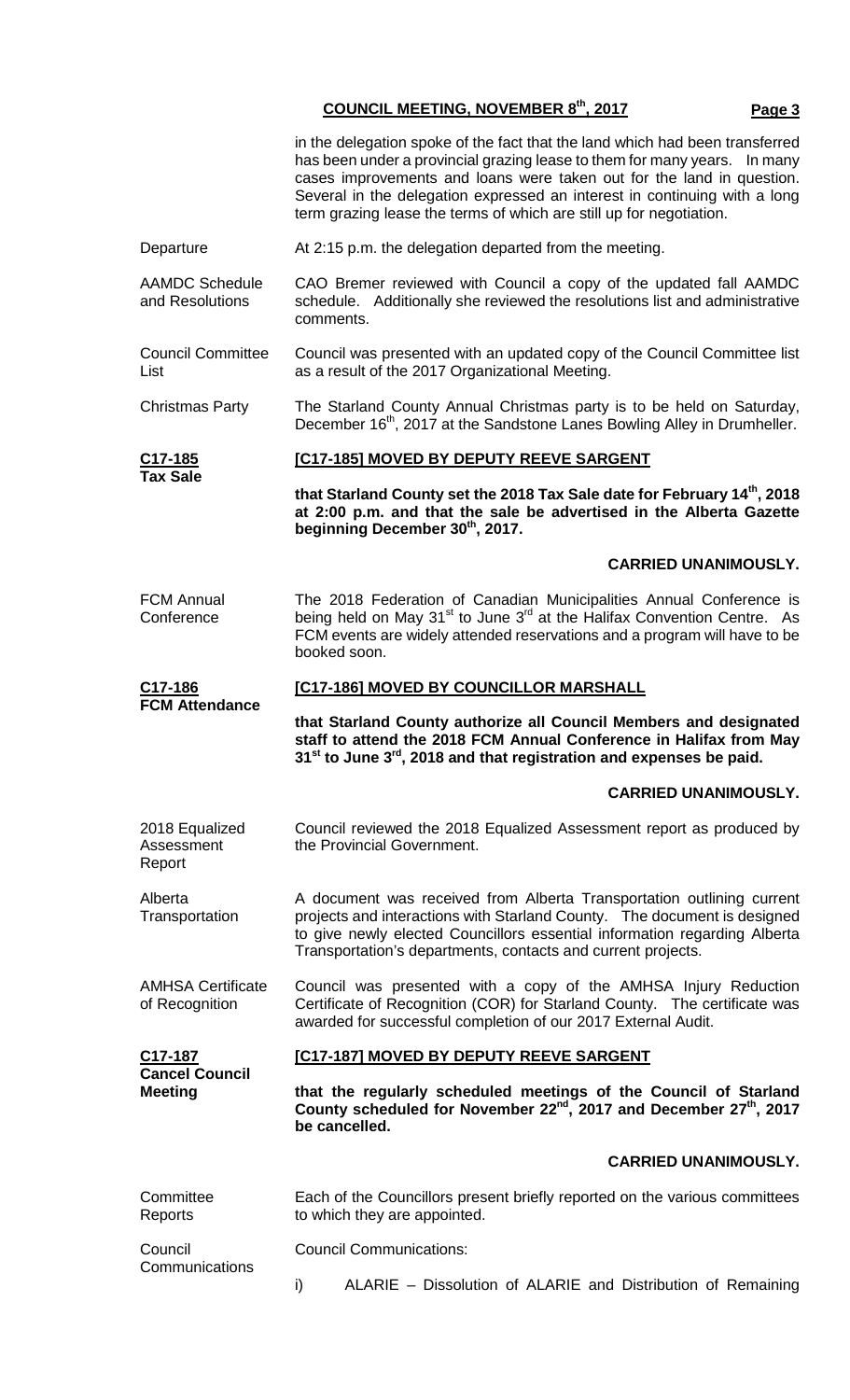Assets

- ii) Shing Luke Thank you
- iii) Prairie Land Regional Division No. 25 re: Board Highlights October 12, 2017.
- iv) Insight into Government October 28, 2017 Issue
- v) Alberta Association of Municipal Districts and Counties re:
	- Member bulletin: Municipal Government Act Proclaimed and Regulations Released
	- Member Bulletin: Municipal Government Act Resources for Municipalities
	- Member Bulletin: Oceans Protection Plan- Have Your Say In-Person or Online!
	- Member Bulletin: Survey Results from Rural Municipalities on Wind and Solar Energy
	- Contact Newletter (2 Issues)

Accounts Accounts - see prior motion.

| A&D HARPER TIRE (1979) LTD.         | CK# 45760 | 1,549.50  |
|-------------------------------------|-----------|-----------|
| AAAF                                | CK# 45761 | 2,145.00  |
| AAAF 2017 IST                       | CK# 45762 | 1,135.00  |
| ADAMS INDUSTRIAL SUPPLIES INC.      | CK# 45763 | 504.68    |
| <b>AAMDC</b>                        | CK# 45764 | 60,925.69 |
| ALBERTA GOVERNMENT SERVICES         | CK# 45765 | 10.00     |
| ALBERTA ONE-CALL CORPORATION        | CK# 45766 | 63.00     |
| ALLIED DISTRIBUTORS DRUM LTD.       | CK# 45767 | 5,380.40  |
| ANDERSON, JEFF                      | CK# 45768 | 1,000.00  |
| ATB FINANCIAL MASTERCARD            | CK# 45769 | 728.64    |
| <b>BARRON, FRANCIS</b>              | CK# 45770 | 225.00    |
| <b>BERGMAN, ARTHUR</b>              | CK# 45771 | 830.00    |
| BERLANDO NOVELTIES LTD.             | CK# 45772 | 4,410.00  |
| <b>BROWNLEE LLP</b>                 | CK# 45773 | 2,180.63  |
| <b>BRZ PARTNERSHIP ARCHITECTURE</b> | CK# 45774 | 1,610.70  |
| <b>BUKSA ASSOCIATES INC.</b>        | CK# 45775 | 425.00    |
| <b>CERVUS AG EQUIPMENT LP</b>       | CK# 45776 | 437.73    |
| M.W.C. TRUCKING LTD.                | CK# 45777 | 16,427.55 |
| <b>CHAMPION COMMERCIAL PRODUCTS</b> | CK# 45778 | 2,159.16  |
| <b>CURTIS GEO SOLUTIONS INC.</b>    | CK# 45779 | 775.32    |
| DAVIDSON, DARCY                     | CK# 45780 | 1,000.00  |
| DR HYDROVAC                         | CK# 45781 | 2,331.00  |
| DRUM WIRELESS LTD.                  | CK# 45782 | 594.51    |
| DRUMHELLER CHRYSLER LTD.            | CK# 45783 | 938.49    |
| DRUMHELLER CO-OP LTD.               | CK# 45784 | 2,593.81  |
| DRUMHELLER DRAGONS                  | CK# 45785 | 110.00    |
| DRUMHELLER EQUIPMENT SALES          | CK# 45786 | 1,092.00  |
| <b>ECAHS</b>                        | CK# 45787 | 42.00     |
| EAST CENTRAL GAS CO-OP LTD.         | CK# 45788 | 136.44    |
| <b>ENMAX</b>                        | CK# 45789 | 6,960.83  |
| FREIGHTLINER OF RED DEER INC.       | CK# 45790 | 579.77    |
| <b>GARRY'S WELDING AND SUPPLIES</b> | CK# 45791 | 40.53     |
| <b>GLOVER INTERNATIONAL TRUCKS</b>  | CK# 45792 | 5,964.29  |
| <b>GREATWEST KENWORTH LTD.</b>      | CK# 45793 | 318.83    |
| HAPPY HAND CLEANING PRODUCTS        | CK# 45794 | 467.78    |
| <b>HECK, BRIAN</b>                  | CK# 45795 | 161.40    |
| HENRY KROEGER REGIONAL WATER        | CK# 45796 | 7,337.52  |
| HI-WAY 9 EXPRESS LTD.               | CK# 45797 | 689.24    |
| HODGE BROTHERS TRUCKING LTD.        | CK# 45798 | 43,781.49 |
| <b>HODGE, ROGER</b>                 | CK# 45799 | 18,730.99 |
| <b>HYDRODIG CANADA INC.</b>         | CK# 45800 | 9,145.50  |
| <b>IMAGE CRAFTER SIGNS INC.</b>     | CK# 45801 | 315.00    |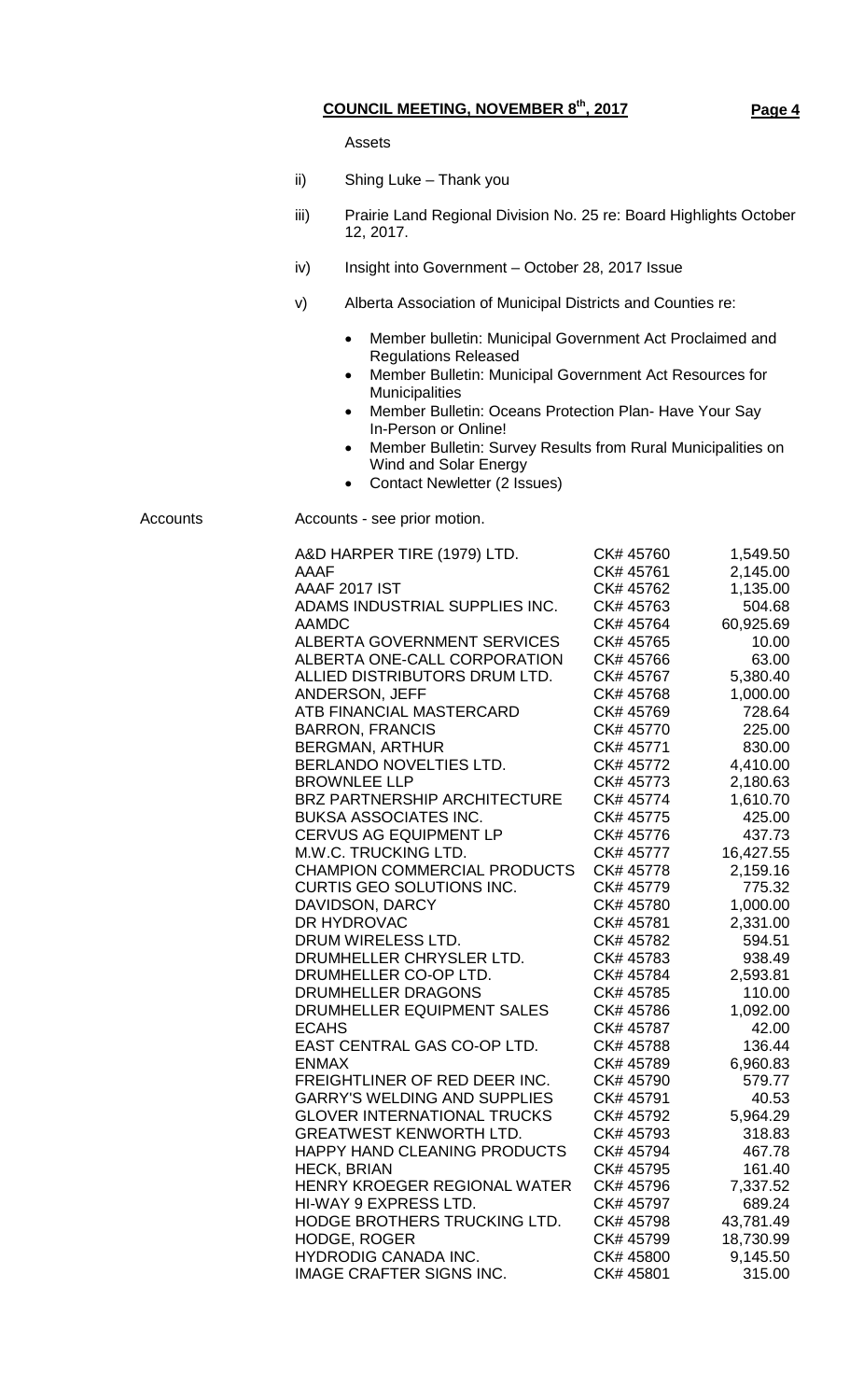| Sub-Total:                                       | \$                     | 859,030.39 |
|--------------------------------------------------|------------------------|------------|
| 970734 AB LTD.                                   | CK# 45858              | 687.92     |
| 1073581 ALBERTA LTD.                             | CK# 45857              | 19,044.18  |
| <b>WSH LABS (1992) LTD.</b>                      | CK# 45856              | 2,614.50   |
| <b>WOLSELEY WATERWORKS</b>                       | CK# 45855              | 12,753.08  |
| WILD ROSE ASSESSMENT SERVICE                     | CK# 45854              | 9,135.00   |
| <b>WHITE, SHARON</b>                             |                        | 826.82     |
|                                                  | CK# 45853              | 405.33     |
| <b>WATTS, JACKIE</b><br><b>WESTERN CHEVROLET</b> | CK# 45852              | 446.70     |
| <b>WATER PURE &amp; SIMPLE</b>                   | CK# 45850<br>CK# 45851 | 103.50     |
|                                                  | CK# 45849              | 120.75     |
| <b>WARWICK PRINTING CO. LTD</b>                  |                        | 3,459.54   |
| <b>WANNSTROM, STEVE</b>                          | CK# 45848              |            |
| <b>VILLAGE OF MUNSON</b>                         | CK# 45847              | 3,576.32   |
| <b>VILLAGE OF MORRIN</b>                         | CK# 45846              | 240.10     |
| TURRIS COMMUNICATIONS LTD.                       | CK# 45845              | 270.22     |
| TROCHU MOTORS LTD.                               | CK# 45844              | 18.41      |
| TRINUS TECHNOLOGIES INC.                         | CK# 45843              | 1,257.38   |
| THE DRUMHELLER MAIL                              | CK# 45842              | 1,096.05   |
| TELUS MOBILITY INC.                              | CK# 45841              | 221.58     |
| TELUS COMMUNICATIONS INC.                        | CK# 45840              | 1,580.18   |
| <b>SUNTJENS, KATIE</b>                           | CK# 45839              | 861.78     |
| <b>SUN LIFE</b>                                  | CK# 45838              | 160.65     |
| <b>SUN LIFE</b>                                  | CK# 45837              | 18,154.22  |
| STANTEC CONSULTING LTD.                          | CK# 45836              | 26,286.88  |
| <b>SNAP-ON TOOLS</b>                             | CK# 45835              | 514.50     |
| SHAW GMC CHEVROLET BUICK LTD.                    | CK# 45834              | 1,248.94   |
| SHARPE, KERRY                                    | CK# 45833              | 139.40     |
| SEED CHECK TECHNOLOGIES INC.                     | CK# 45832              | 105.00     |
| <b>SARGENT, ROBERT</b>                           | CK# 45831              | 431.86     |
| ROWE, LYLE                                       | CK# 45830              | 1,000.00   |
| ROBMAC ENTERPRISES LTD.                          | CK# 45829              | 27,899.22  |
| ROADATA SERVICES LTD.                            | CK# 45828              | 504.00     |
|                                                  |                        |            |
| RIEP, GLEN                                       | CK# 45827              | 802.07     |
| REW, JOHN                                        | CK# 45826              | 467.40     |
| <b>RDRWA</b>                                     | CK# 45825              | 1,035.50   |
| RECEIVER GENERAL OF CANADA                       | CK# 45824              | 53,418.87  |
| <b>QUADROCK TRUCKING &amp; EXCAVATING</b>        | CK# 45823              | 8,127.00   |
| PRIMROSE, BRAD                                   | CK# 45822              | 16,220.44  |
| PRECON MANUFACTURING LTD.                        | CK# 45821              | 114,504.26 |
| PRAIRIE LAND SCHOOL DIVISION                     | CK# 45820              | 13,333.00  |
| PRAIRIE AGRICULTURAL MACHINERY                   | CK# 45819              | 755.13     |
| PIONEER RESEARCH CORPORATION                     | CK# 45818              | 2,231.66   |
| PETTY CASH                                       | CK# 45817              | 115.25     |
| PEOPLES, CHRISTOPHER G                           | CK# 45816              | 595.00     |
| <b>OLMSTEAD, BRENT</b>                           | CK# 45815              | 1,000.00   |
| <b>OLIVER IRRIGATION</b>                         | CK# 45814              | 457.32     |
| <b>NAPA AUTO PARTS DRUMHELLER</b>                | CK# 45813              | 359.30     |
| <b>MORRIN FOODS</b>                              | CK# 45812              | 298.61     |
| MARSHALL, MURRAY                                 | CK# 45811              | 469.20     |
| MAMMOET CANADA WESTERN LTD.                      | CK# 45810              | 10,411.80  |
| <b>LAPP</b>                                      | CK# 45809              | 27,448.69  |
| LN LAND DEVELOPMENT TECH                         | CK# 45808              | 2,939.96   |
| <b>LEAR CONSTRUCTION</b>                         | CK# 45807              | 252,824.04 |
| LAVERTY-ROLF, PATRICIA LYNN                      | CK# 45806              | 850.00     |
| <b>KUDRAS, DARA</b>                              | CK# 45805              | 950.51     |
| KLEINSCHROTH, TERENA R.                          | CK# 45804              | 177.20     |
| KIEMELE, LANCE                                   | CK# 45803              | 1,000.00   |
| <b>JACK FENCING</b>                              | CK# 45802              | 6,819.75   |
|                                                  |                        |            |

 **TOTAL: \$ 859,030.39**